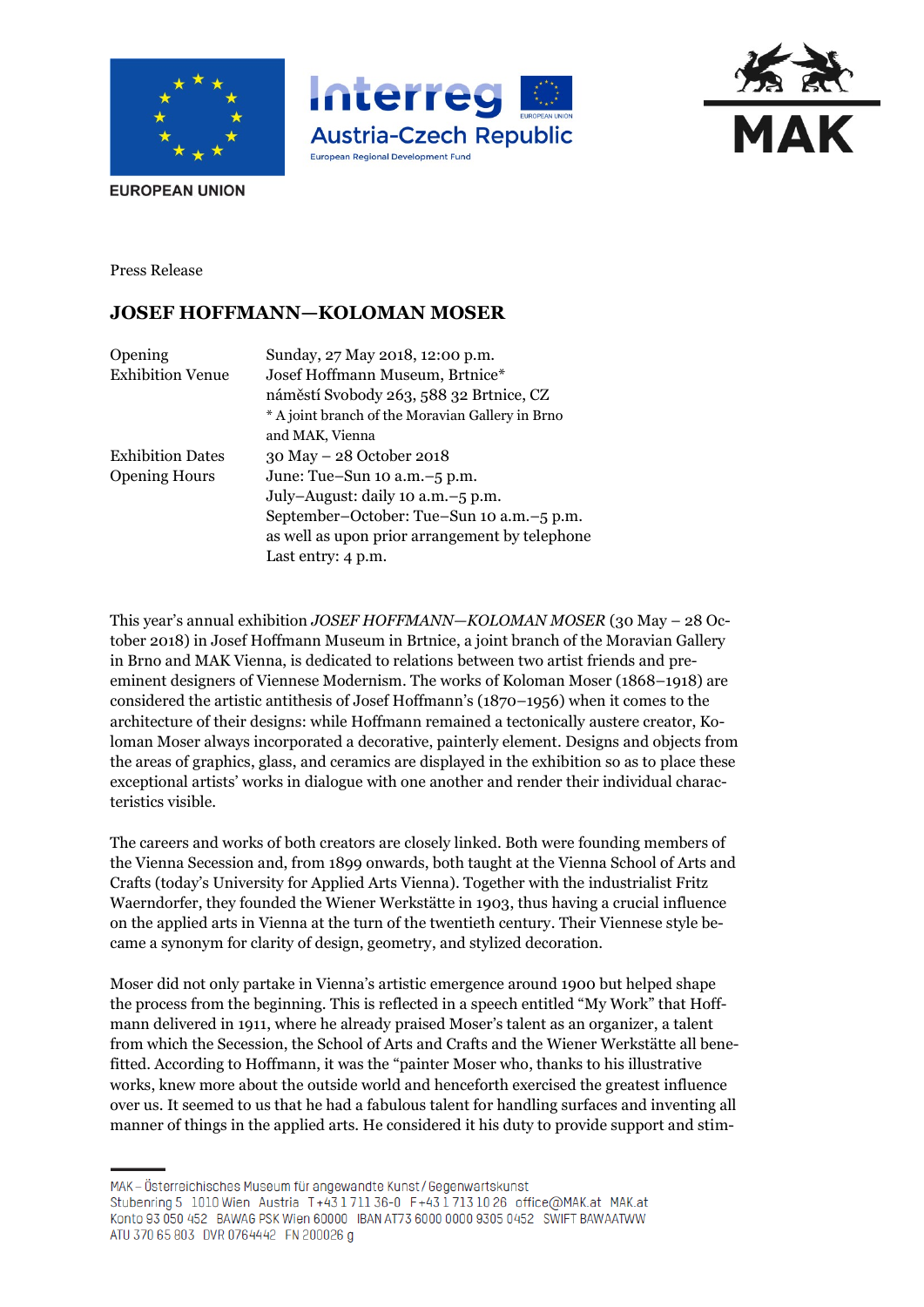

ulation at every opportunity."

Koloman Moser studied at the Academy of Fine Arts Vienna and the Vienna School of Arts and Crafts. He specialized in decorative painting, which initially led to him working as a graphic designer for the mouthpiece of the Secessionists, the magazine *Ver Sacrum* founded in 1898. He then went on to work closely with Joseph Maria Olbrich on the design of the Secession (1898): the *Eulenfries* [Owl Frieze], the frieze of the *Tänzerinnen* [Female Dancers] and the round glass window above the doorway are all by Moser. His graphics were widely disseminated in the form of patterns for interior decoration in portfolio works such as *Die Fläche* [The Surface] (1902).

Prior to 1905, when he exhibited together with the Klimt Group, Moser was responsible for 23 Secession exhibitions—whether as sole designer or working together with Hoffmann and involved in two further exhibitions. The characteristics that distinguish the works of Moser from those of Hoffmann are particularly pronounced in the furniture that Moser designed for the groundbreaking 8th Secession Exhibition (1900), where the use of basic stereometric forms contrasts with rich surface decoration. With the design of the Beethoven Exhibition (1902), the 14th Secession exhibition for which Gustav Klimt created the famous *Beethovenfries* [Beethoven Frieze], Moser—"inventor of the chessboard pattern"—defined his "reductive style."

For his villa on the Hohe Warte—conceptualized by Hoffmann, once a student of Otto Wagner—Moser designed the interior (1901) himself. Up until leaving the Wiener Werkstätte in 1907, Moser, a designer with a decorative approach, provided an important counterpart to Hoffmann's linear austerity. Together, they developed a style of interior design founded upon basic geometric forms, as seen in their interiors at the Wiener Werkstätte in Neustiftgasse (1903) as well as the fashion house of the Flöge sisters (1904).

In contrast to Hoffmann, color and surface remained important elements of the creative process for Moser, who principally focused on painting after 1907. Particularly famous among the works that they created together are the furnishings for the Westend sanatorium in Purkersdorf (1904/05), where Moser's white concave furniture and the touch of color in the textiles contrast with Hoffmann's strict style in blue and white.

The exhibition *JOSEF HOFFMANN—KOLOMAN MOSER* overlaps spatially and thematically with the permanent exhibition *JOSEF HOFFMANN: Inspirations*, which traces Hoffmann's sources of artistic inspiration in his place of birth Brtnice.

## **Josef Hoffmann Museum, Brtnice**

In 1907, Josef Hoffmann refurbished the baroque house in Brtnice where he was born. He did so in accordance with the principles of the Wiener Werkstätte. The MAK has enjoyed a presence in Brtnice since 1992, when the exhibition *Der barocke Hoffmann* [Hoffmann as a Baroque Artist] opened. Since 2006, the Josef Hoffmann Museum has been run as a joint branch by the Moravian Gallery in Brno and the MAK in Vienna. It is in the context of this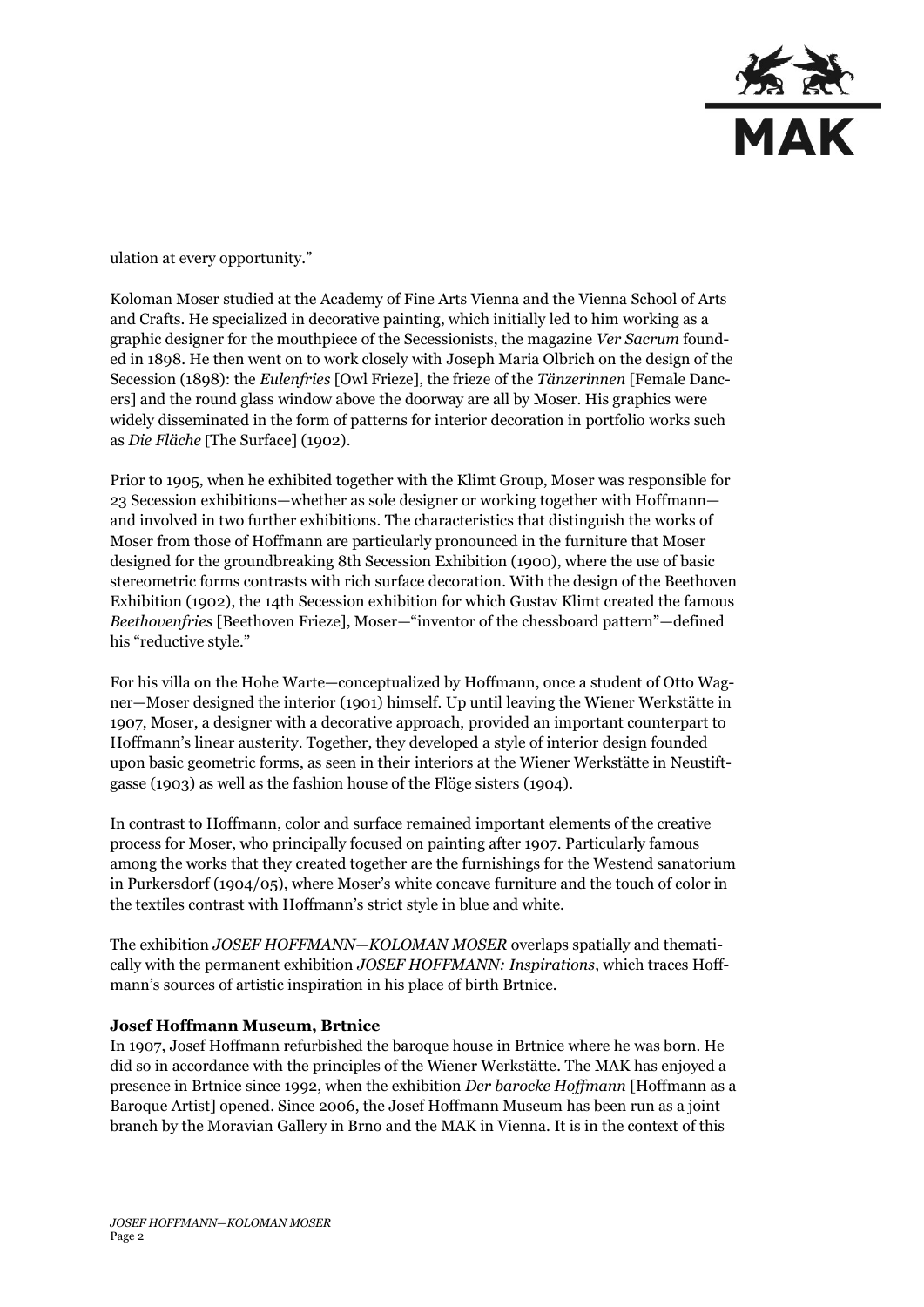

partnership that an annual exhibition is held.

Press photos are available for download at MAK.at/en/press.

The exhibition is realized thanks to financial support provided by the European Regional Development Fund and is part of the project "Bilaterale Designnetzwerke," within the context of the INTERREG V-A Austria-Czech Republic program.